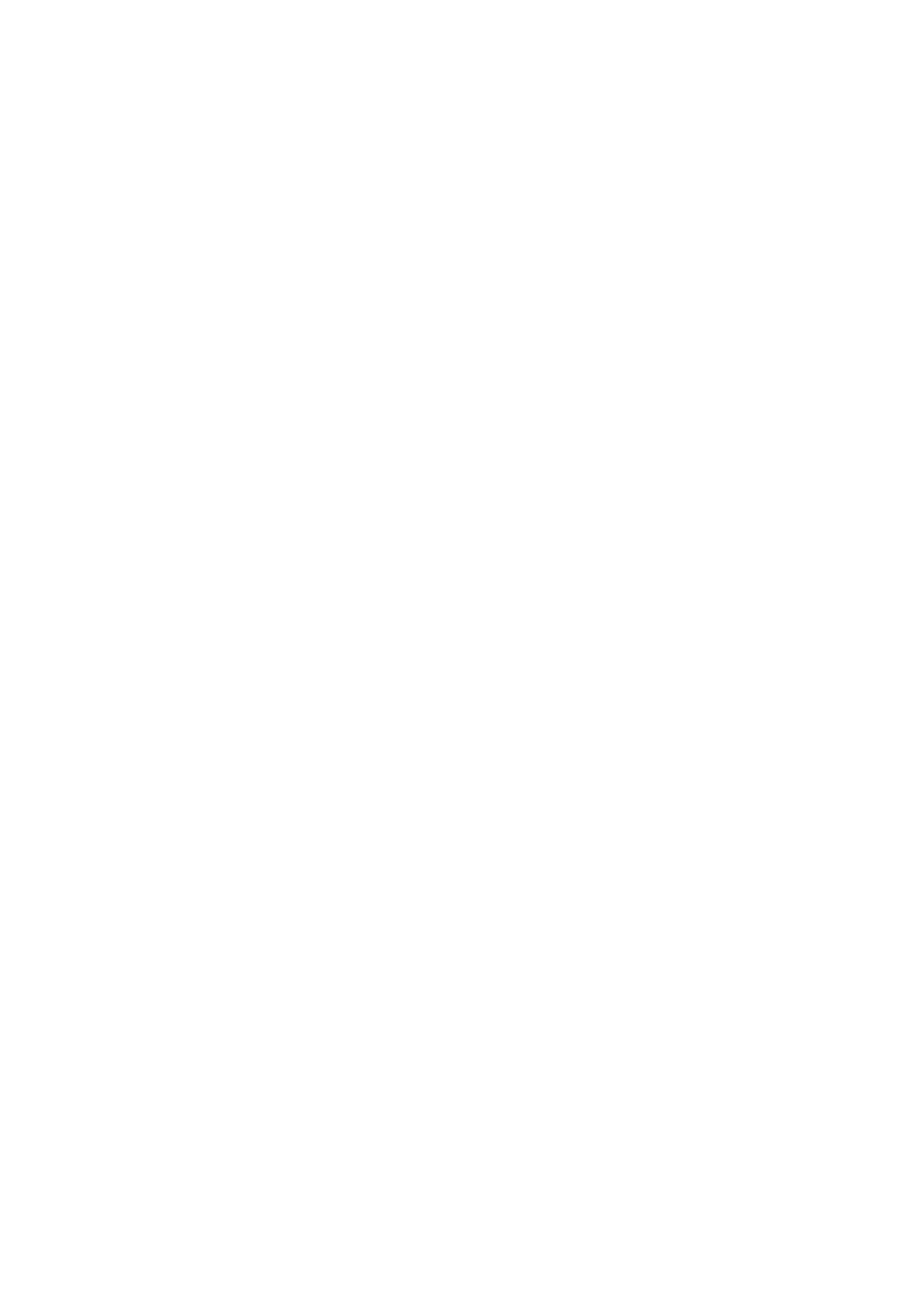

Ministry of Foreign Affairs

European Committee of Social Rights Att. Mr Henrik Kristensen Deputy Executive Secretary

**Legal Affairs Department International Law Division** 

Rijnstraat 8 25915 XP The Hague The Netherlands www.government.nl

**Contact**  Babette Koopman

T +31 70-348 5721 F +31 70-348 5128 babette.koopman@minbuza.nl

Date 19 April 2018 Re University Women of Europe (UWE) v. the Netherlands Complaint No. 134/2016

Dear Mr Kristensen,

Further to your letters of 22 February 2018 and 4 April 2018 concerning the abovementioned complaint, I have the honour to inform you as follows.

The Government maintains its position as set out in its observations on the merits of 3 November 2017, to which the Government wishes to refer. In addition, the Government wishes to make a number of observations with regard to the response of UWE.

According to UWE, as stated under section 2.2 of their response, it is the Government's position that the Charter "only imposes an obligation of results in terms of passing legislation that meets the requirements of the Charter and possibly setting up institutions to ensure its enforcement, but not in terms of achieving the objectives set." The Government considers this to be a misrepresentation of its position. The Government wishes to emphasize that it considers passing the required legislation and setting up appropriate institutions as only one aspect of its obligations under the Charter. According to the Committee's decisions, governments have to make available the resources and introduce the operational procedures necessary to give full effect to the rights specified in the Charter. In line therewith the Government has taken a number of actions to eradicate pay inequality between men and women. These relate to addressing the social causes of pay inequality and raising awareness on the issue. In addition, the Government pursues an active policy of addressing the underrepresentation of women in senior positions in the private sector, as is explained in its observations on the merits.

Under section 2.2 of their response, UWE enumerates a number of subjects on which the applicant considers that the Government has failed to provide sufficient information. The Government wishes to point out that the information referred to by the applicant for the greater part does not directly concern the subject matter of the complaint. As can be inferred from the Committee's decision on the admissibility, the present complaint is aimed at the issue of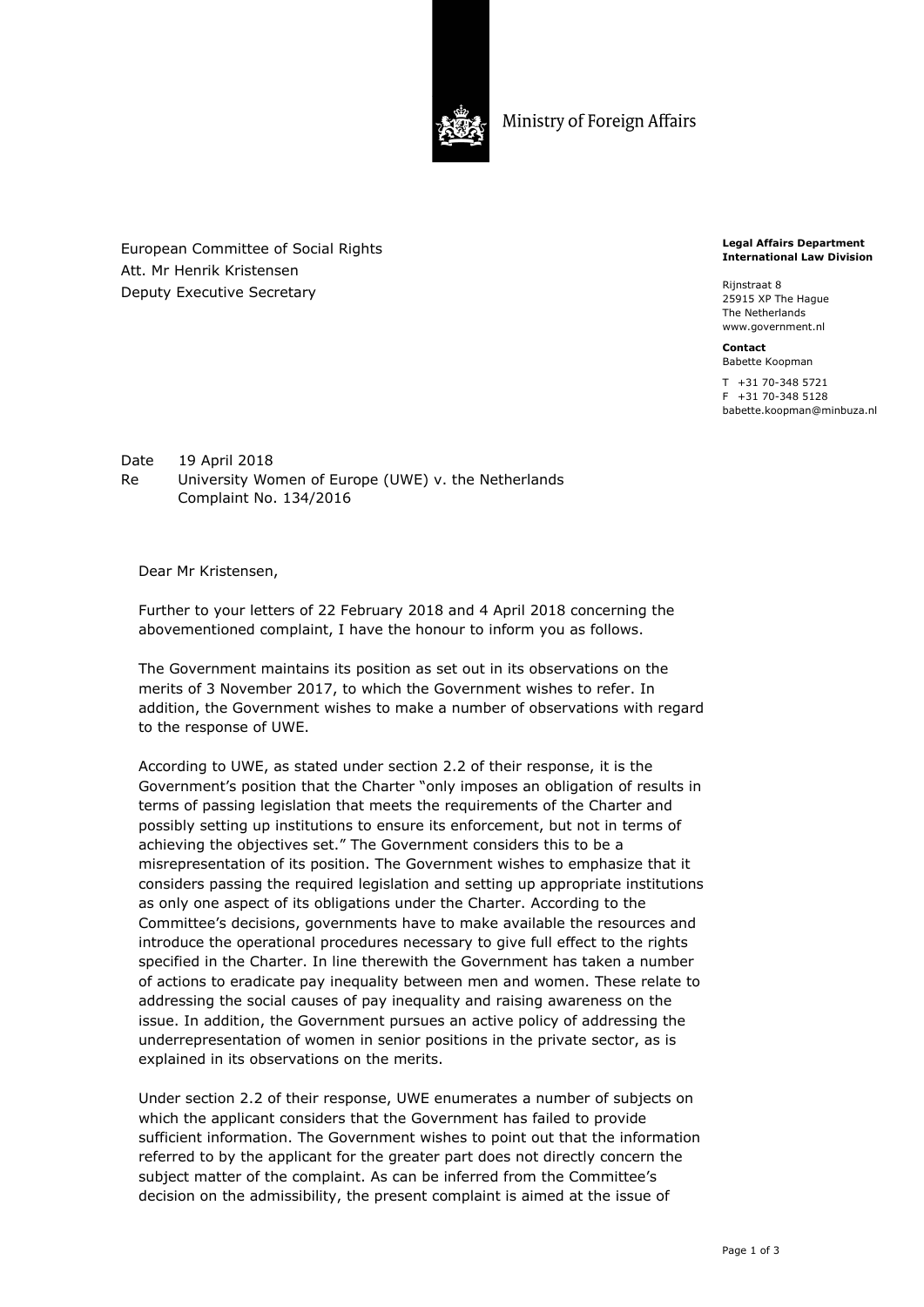equal pay and equal representation in senior positions. The Government's observations on the merits therefore focus on this particular issue, not on the general position of women and girls in Dutch society. That being said, the Government would emphasize that most of the information referred to is publicly available. In this respect the Government refers to the Annexe to this letter, which contains a list of websites where the most relevant information can be found.

The Government cannot place the suggestion under section 2.3 of UWE's response that the Government has used the economic and financial crisis as a pretext for not implementing its obligations under the Charter or pursuing the objectives laid down therein. The Government does not see how this can be inferred from its observations on the merits. During the economic and financial crisis the Government continued its policy aimed at promoting gender equality and better representation of women in the workforce. These efforts helped maintaining and even improving women's overall position in employment during the crisis. A 2016 study by the Netherlands Institute for Social Research (SCP) found that the participation of women in the workforce had improved in the period between 2005 and 2015.1

The Government rejects the submission under section 3.1 of UWE's response that the Netherlands Institute for Human Rights (NIHR) applies the reversal of the burden of proof in discrimination cases differently from courts of law. The Government would emphasize that in both procedures before the NIHR and courts of law, a prima facie case of discrimination suffices for the burden of proof to be reversed, as is submitted in the observations.

Under section 3.3 of their response, UWE submits that the Government should require the establishment of salary classifications by social partners in collective agreements instead of merely encouraging them. The Government wishes to emphasize the importance to respect the freedom of workers and employers to association and their right to bargain collectively, also laid down in articles 5 and 6 of the Charter. These provisions prohibit government interference in collective bargaining processes, including with regard to the establishment of salary classifications.

More generally, the Government wishes to re-emphasize the difference between the concepts of the gender pay gap and pay discrimination and refers to paragraphs 8 and 9 of the Government's observations on the merits in this respect. The current complaint focuses on pay discrimination, in relation to article 4§3 of the Charter, as was reaffirmed in the Committee's decision on the admissibility. For the purposes of this complaint, therefore, arguments should be limited to the question whether the Government has failed to protect women against pay discrimination, in violation of its obligations under the Charter. As the Government explained in its observations on the merits, this is not the case.

1 https://www.scp.nl/Publicaties/Alle\_publicaties/Publicaties\_2016/Emancipatiemonitor\_2016

-

**Date**  19 April 2018